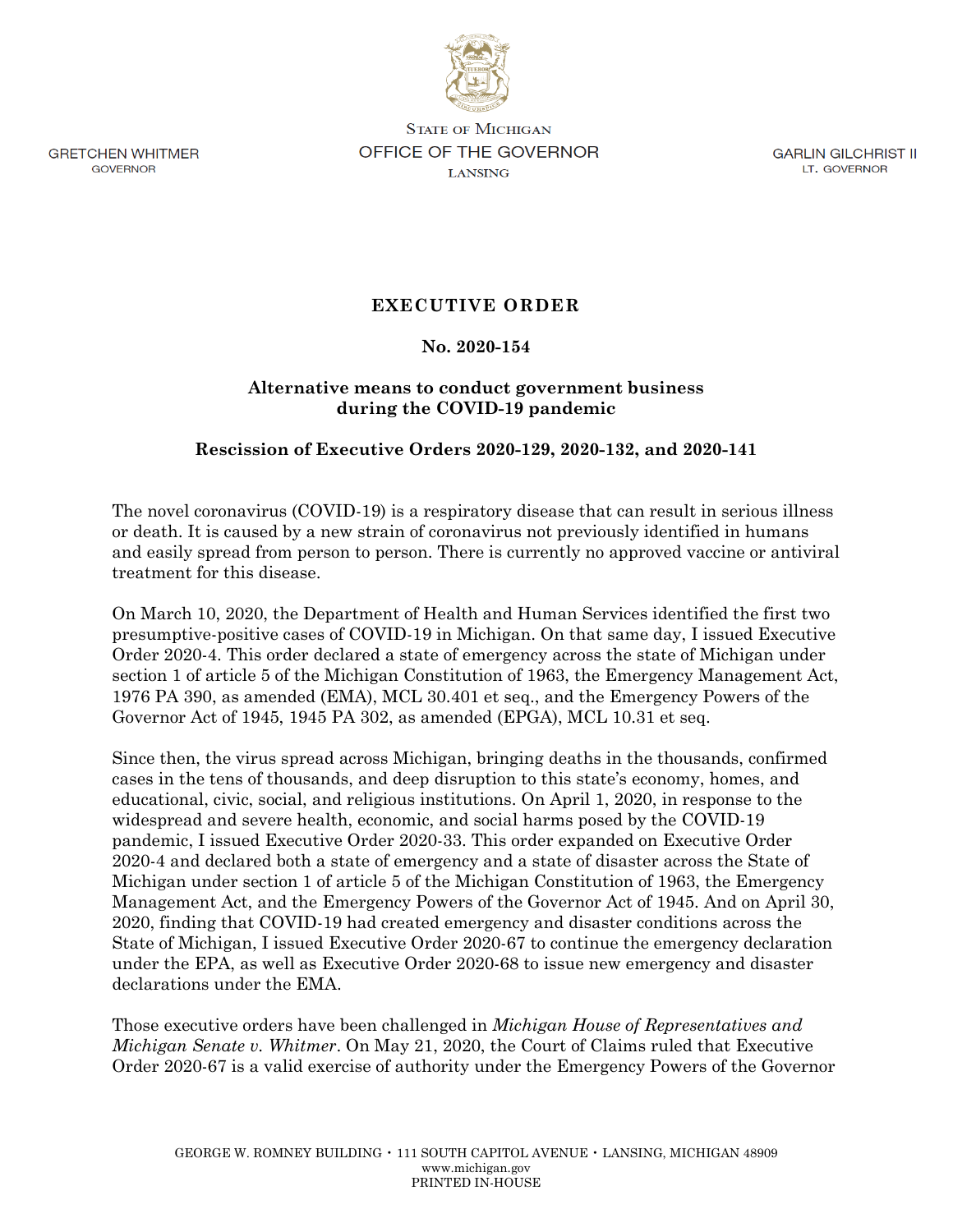Act but that Executive Order 2020-68 is not a valid exercise of authority under the Emergency Management Act. Both of those rulings are being challenged on appeal.

On June 18, 2020, I issued Executive Order 2020-127, again finding that the COVID-19 pandemic constitutes a disaster and emergency throughout the State of Michigan. That order constituted a state of emergency declaration under the Emergency Powers of the Governor Act of 1945. And, to the extent the governor may declare a state of emergency and a state of disaster under the Emergency Management Act when emergency and disaster conditions exist yet the legislature had declined to grant an extension request, that order also constituted a state of emergency and state of disaster declaration under that act.

The Emergency Powers of the Governor Act provides a sufficient legal basis for issuing this executive order. In relevant part, it provides that, after declaring a state of emergency, "the governor may promulgate reasonable orders, rules, and regulations as he or she considers necessary to protect life and property or to bring the emergency situation within the affected area under control." MCL 10.31(1).

Nevertheless, subject to the ongoing litigation and the possibility that current rulings may be overturned or otherwise altered on appeal, I also invoke the Emergency Management Act as a basis for executive action to combat the spread of COVID-19 and mitigate the effects of this emergency on the people of Michigan, with the intent to preserve the rights and protections provided by the EMA. The EMA vests the governor with broad powers and duties to "cop[e] with dangers to this state or the people of this state presented by a disaster or emergency," which the governor may implement through "executive orders, proclamations, and directives having the force and effect of law." MCL 30.403(1)–(2). This executive order falls within the scope of those powers and duties, and to the extent the governor may declare a state of emergency and a state of disaster under the Emergency Management Act when emergency and disaster conditions exist yet the legislature has not granted an extension request, they too provide a sufficient legal basis for this order.

To mitigate the spread of COVID-19, protect the public health, and provide essential protections to vulnerable Michiganders, it is crucial that all Michiganders take steps to limit in-person contact. These critical mitigation measures include social distancing and limiting the number of people interacting at public gatherings and at work. Public bodies and entities must continue to conduct public business during this emergency, and the general public must be able to continue to participate in government decision-making and adjudication without unduly compromising public health, safety, and welfare. To that end, it is reasonable and necessary to provide temporary alternative means to conduct public meetings, conduct administrative proceedings, and provide the required notice under tax abatement statutes.

Executive Orders 2020-129, 2020-132, and 2020-141 afforded limited and temporary relief from certain rules and procedures in order to provide such alternative means. These measures have been effective. This order therefore extends the duration of such measures, as it remains reasonable and necessary to suppress the spread of COVID-19 and protect the public health and safety of this state and its residents. With this order, Executive Orders 2020-129, 2020-132, and 2020-141 are rescinded.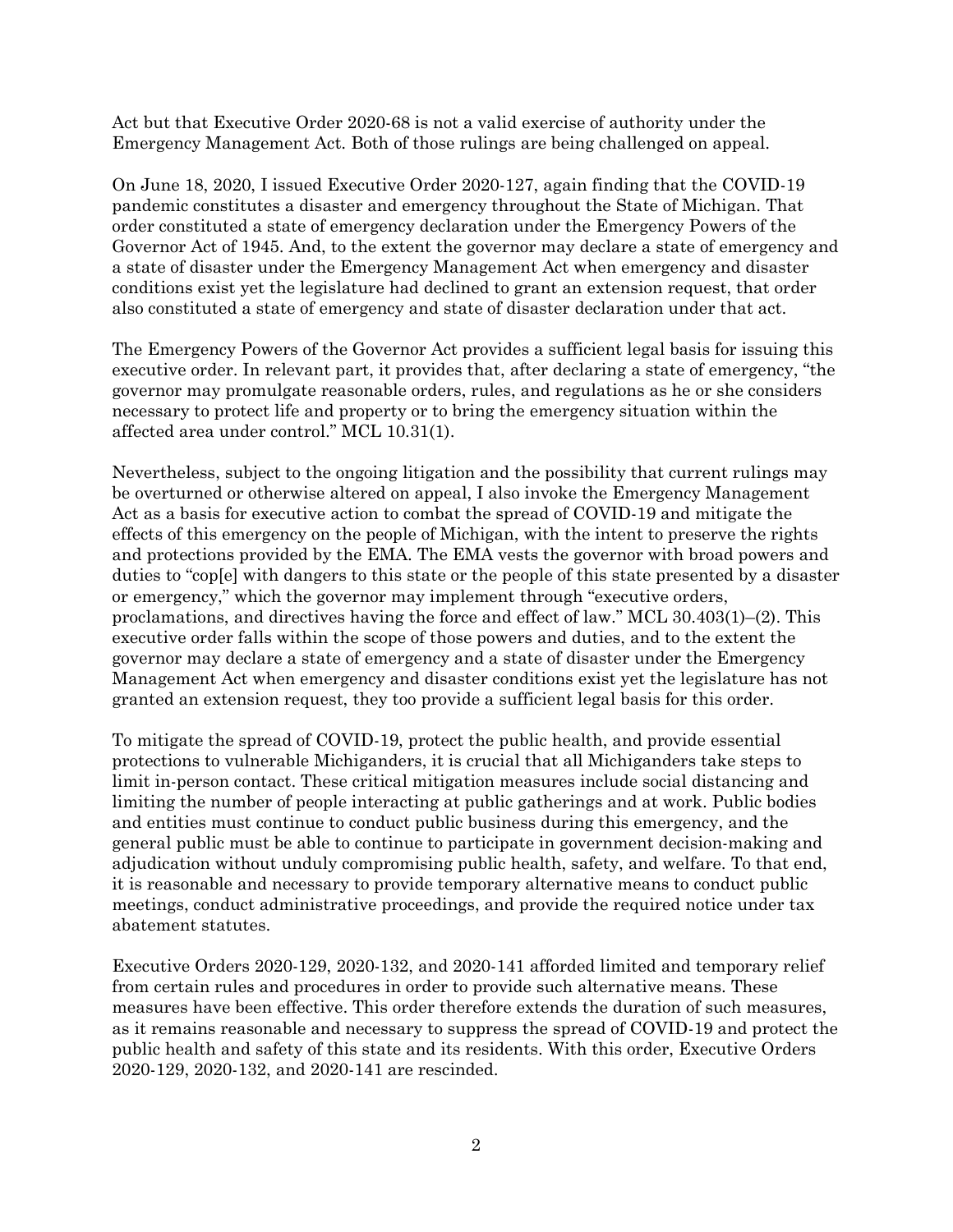Acting under the Michigan Constitution of 1963 and Michigan law, I order the following:

#### **I. Remote meetings of public bodies**

- 1. To the extent that the Open Meetings Act ("OMA"), 1976 PA 267, as amended, MCL 15.261 to 15.272, requires that a meeting of a public body be held in a physical place available to the general public or requires the physical presence of one or more members of a public body, strict compliance with section 3 of the OMA, MCL 15.263, is temporarily suspended in order to alleviate any such physical-place or physicalpresence requirements, as follows:
	- (a) A meeting of a public body may be held electronically, including by telephonic conferencing or video conferencing, in a manner in which both the general public and the members of the public body may participate by electronic means.
	- (b) A meeting of a public body held electronically must be conducted in a manner that permits two-way communication so that members of the public body can hear and be heard by other members of the public body and so that general public participants can hear members of the public body and can be heard by members of the public body and other participants during a public comment period. The public body may use technology to facilitate typed public comments that may be read to or shared with members of the public body and other participants to satisfy the requirement that members of the public can be heard by others during the meeting.
	- (c) Members of a public body and of the general public participating electronically will be considered present and in attendance at the meeting and may participate in the meeting as if physically present at the meeting.
	- (d) All persons must be permitted to participate in any meeting of a public body held electronically, except as otherwise provided in the OMA.
	- (e) If a public body directly or indirectly maintains an official internet presence, the public body must, consistent with and in addition to any other applicable notice requirements under the OMA, post advance notice of a meeting held electronically on a portion of the public body's website that is fully accessible to the public. The public notice on the website must be included on either the homepage or on a separate webpage dedicated to public notices for non-regularly scheduled public meetings or electronic meetings and accessible through a prominent and conspicuous link on the website's homepage that clearly describes its purpose for public notification of those non-regularly scheduled or electronic public meetings. Notice of a meeting of a public body that will be held electronically must include all of the following:
		- (1) An explanation of the reason why the public body is meeting electronically.
		- (2) Detailed procedures by which the public may participate in the meeting remotely, including a telephone number, internet address, or both.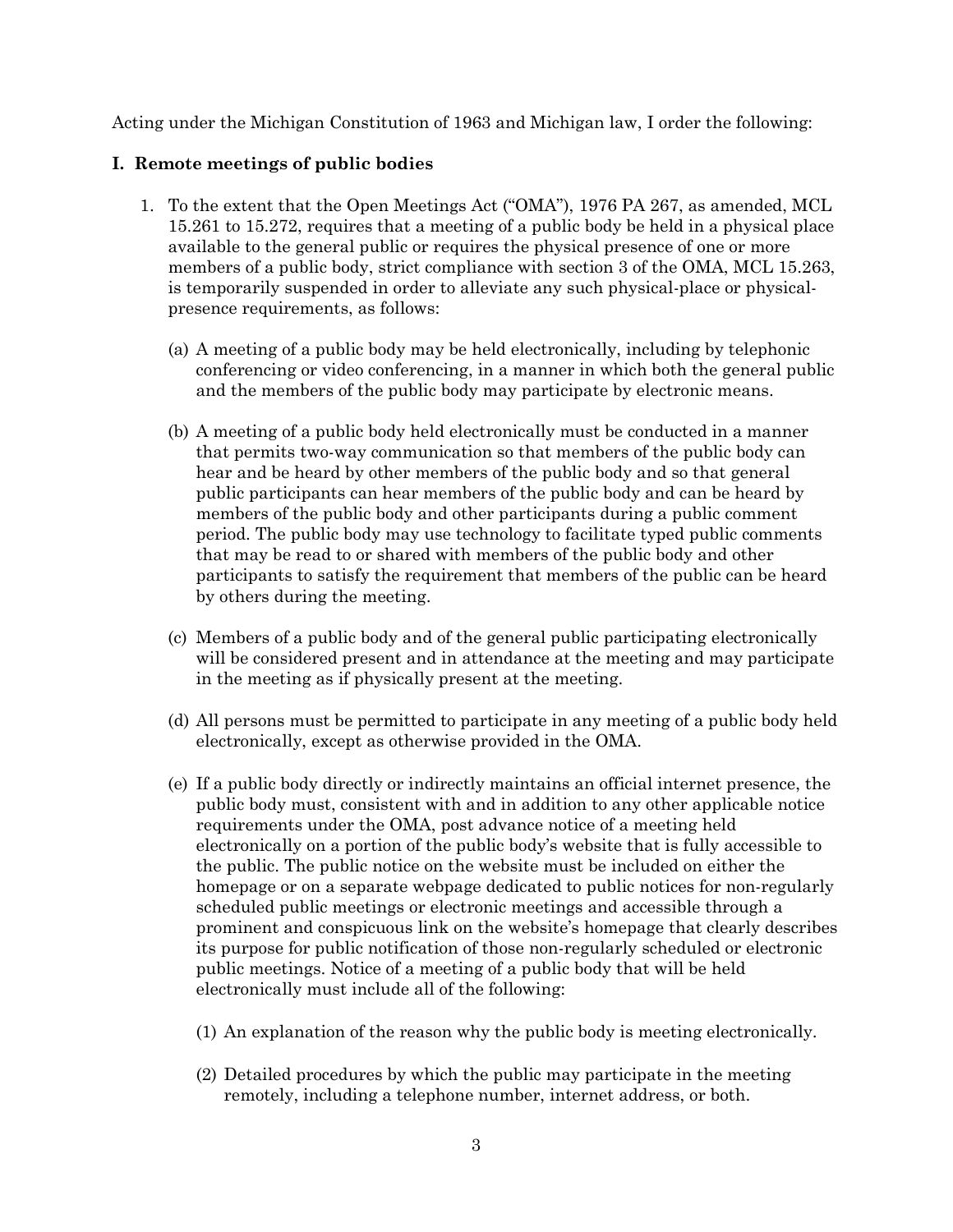- (3) Procedures by which persons may contact members of the public body to provide input or ask questions on any business that will come before the public body at the meeting.
- (4) Procedures by which persons with disabilities may participate in the meeting.
- (f) The right of a person to participate in a meeting of a public body held electronically includes the right to tape-record, to videotape, to broadcast live on radio, and to telecast live on television the proceedings of the public body at a public meeting. The exercise of this right does not depend on the prior approval of the public body. However, a public body may establish reasonable rules and regulations to minimize the possibility of disrupting the meeting.
- (g) A public body may not require a person as a condition of participating in a meeting of the public body held electronically to register or otherwise provide his or her name or other information or otherwise to fulfill a condition precedent to attendance, other than mechanisms necessary to permit the person to participate in a public comment period of the meeting.
- (h) A person must be permitted to address a meeting of a public body held electronically under rules established and recorded by the public body. A person must not be excluded from a meeting held electronically otherwise open to the public except for a breach of the peace actually committed during the meeting.
- (i) During a meeting of a public body held electronically, members of the public body are urged to take all votes by roll call to avoid any questions about how each member of the public body votes.
- (j) If a public body holding a meeting electronically directly or indirectly maintains an official internet presence, the public body is encouraged to make available to the general public through the public body's website homepage an agenda and other materials relating to the meeting.
- (k) Members of the general public otherwise participating in a meeting of a public body held electronically may be excluded from participation in a closed session of the public body held electronically during that meeting if the closed session is convened and held in compliance with the requirements of the OMA applicable to a closed session.
- 2. If a decision or other action of a public body complies with the requirements of this part and the requirements of the OMA not suspended by this part, it must be considered to comply with the OMA.
- 3. If a statute or rule other than the OMA requires that public comments be permitted or a public hearing be held, including in conjunction with the issuance of a permit or a hearing required under the Uniform Budgeting and Accounting Act, 1968 PA 2, as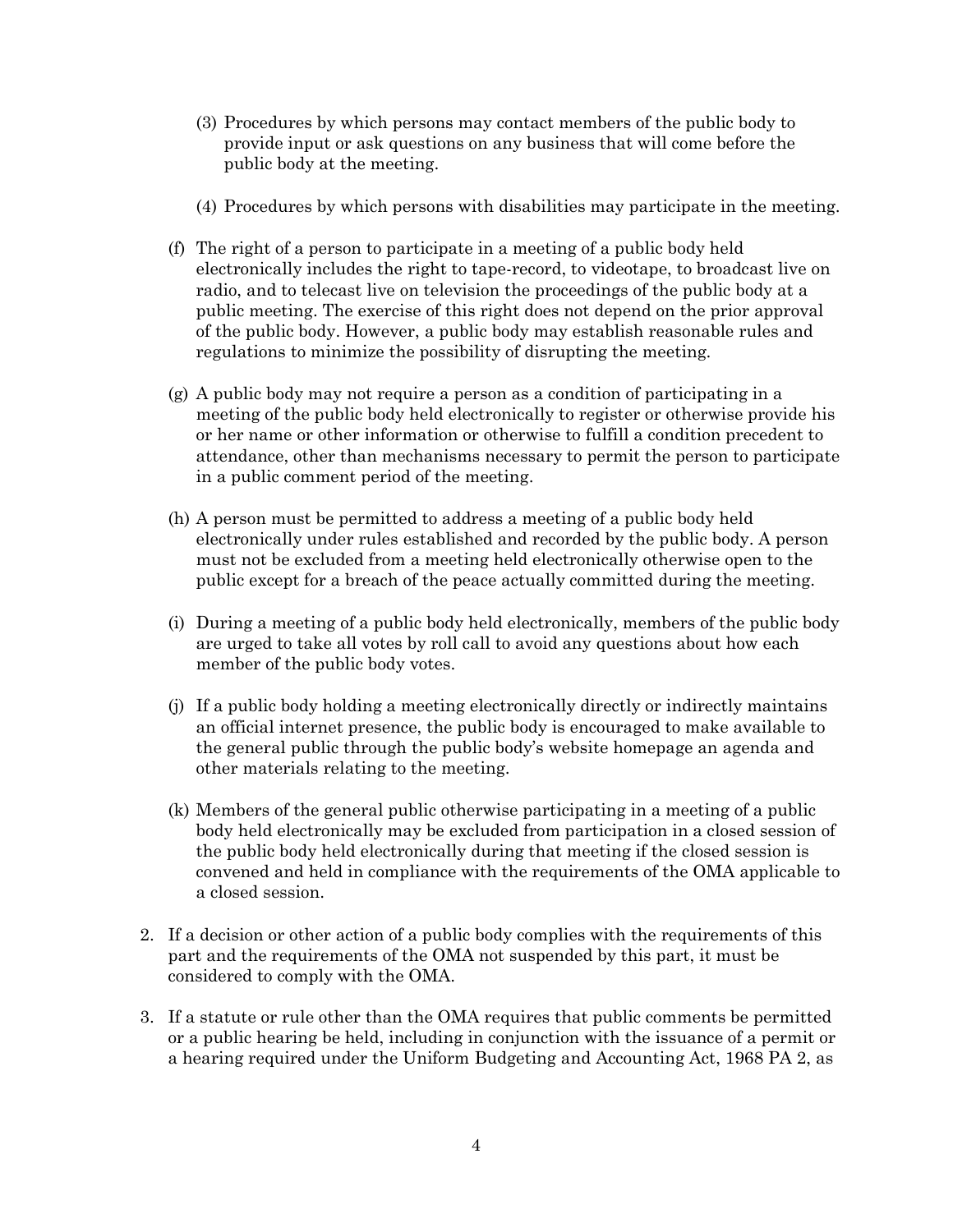amended, MCL 141.421 et seq., a public body or department or agency may provide a means for remote public comment or participation through the use of any technology that would facilitate a member of the general public's ability to participate remotely to the same extent as if the member of the general public appeared in person. If not expressly authorized by statute or rule, written comment, including by electronic means, is also permitted.

- 4. Strict compliance with subsection 6 of section 11a, subsection 7 of section 384, and subsection 1 of section 418a of the Revised School Code, 1976 PA 451, as amended, MCL  $380.11a(6)$ , MCL  $380.384(7)$ , and MCL  $380.418a(1)$ , is temporarily suspended so as not to require school district boards to hold meetings at least once each month.
- 5. A public body holding a meeting electronically as provided under this part is encouraged to do so in a manner that effectuates as fully as possible the purposes of the OMA, which include promoting government accountability and fostering openness in government to enhance responsible decision-making. Discussions or deliberations at an open meeting that cannot at a minimum be heard by the general public participating in the meeting are contrary to these purposes. Accordingly, members of a public body must avoid using email, texting, instant messaging, and other such electronic forms of communication to make a decision or deliberate toward a decision, and must avoid "round-the-horn" decision-making in a manner not accessible to the public at an open meeting.
- 6. Nothing in this part permits a public body to limit or restrict the rights of the press or other news media. Members of public bodies are encouraged to facilitate access by members of the press and other news media both to meetings held electronically and to members of public bodies.
- 7. As used in this part, the terms "decision," "meeting," and "public body" mean those terms as defined under section 2 of the OMA, MCL 15.262, except this part does not apply to state legislative bodies.

#### **II. Alternative notice of tax abatement hearings**

- 1. A person is considered to have been provided the notice and opportunity to be heard required by a tax abatement statute if the responsible local governmental unit abided by the following procedures:
	- (a) To ensure that notice is provided to any real property owners within a proposed tax abatement district that are entitled to notice, the local governmental unit must publish in three successive issues of a generally circulated newspaper serving the proposed tax abatement district where available, or if no such newspaper is available, by the posting of the notice in five conspicuous places in the proposed tax abatement district.
	- (b) To ensure that notice is provided to any required taxing jurisdiction, assessor, or other public official that is entitled to receive notice under the particular tax abatement statute, the local governmental unit may provide notice via email to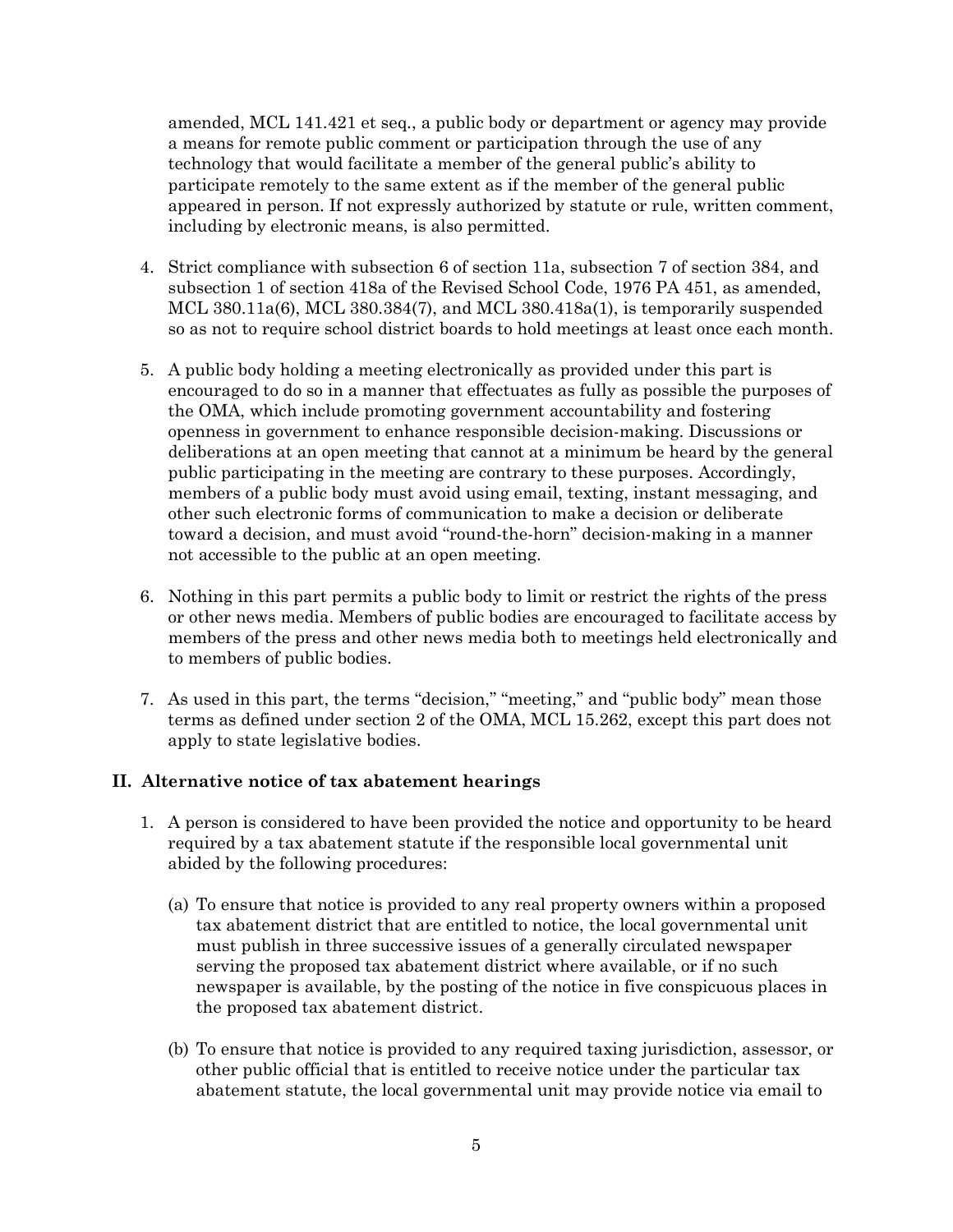the appropriate governmental or business email address.

- (c) To ensure that notice is provided to the general public, the local governmental unit must:
	- (1) Post notice of the public hearing in a prominent and conspicuous place at both the public body's principal office; and
	- (2) Post notice of the public hearing on a portion of the local governmental unit's website that is fully accessible to the public, if the local governmental unit directly or indirectly maintains an official internet presence. The public notice on the website must be included on either the homepage or on a separate webpage dedicated to public notices for non-regularly scheduled public meetings or electronic meetings and accessible through a prominent and conspicuous link on the website's homepage that clearly describes its purpose for public notification of those non-regularly scheduled or electronic public meetings.
- 2. Strict compliance with any requirement under a tax abatement statute to provide notice of a public hearing is temporarily suspended to allow for notice to be provided consistent with section 1 of this part. Failure to strictly comply with the procedures set forth in section 1 of this part does not by itself constitute grounds to invalidate an action taken by a local governmental unit under a tax abatement statute.
- 3. This part does not change or otherwise affect the timing requirements for notice of public hearings in any tax abatement statute. Nor does this part prohibit a local governmental unit from providing notice in the manner prescribed by the relevant tax abatement statute.
- 4. As used in this part:
	- (a) The term "local governmental unit" means a political subdivision of this state that is authorized to create an abatement district, reduce the level of taxation on a certain property, or exempt certain property from taxation, under a tax abatement statute. Additionally, for the purposes of the Plant Rehabilitation and Industrial Development Districts Act, it also includes a Next Michigan development corporation as that term is defined in section 3 of the Next Michigan Development Act, MCL 125.2953.
	- (b) The term "tax abatement district" means any district that can be created by a local governmental unit in a tax abatement statute within which certain property may be eligible for a property tax exemption.
	- (c) The term "tax abatement statute" means one of the following statutes that allows for a reduction in, or an exemption of, the level of taxation ordinarily imposed on property in this state: the Obsolete Property Rehabilitation Act, MCL 125.2781 *et seq*., the Neighborhood Enterprise Zone Act, MCL 207.771 *et seq*., the Commercial Rehabilitation Act, MCL 207.841 *et seq*., the Commercial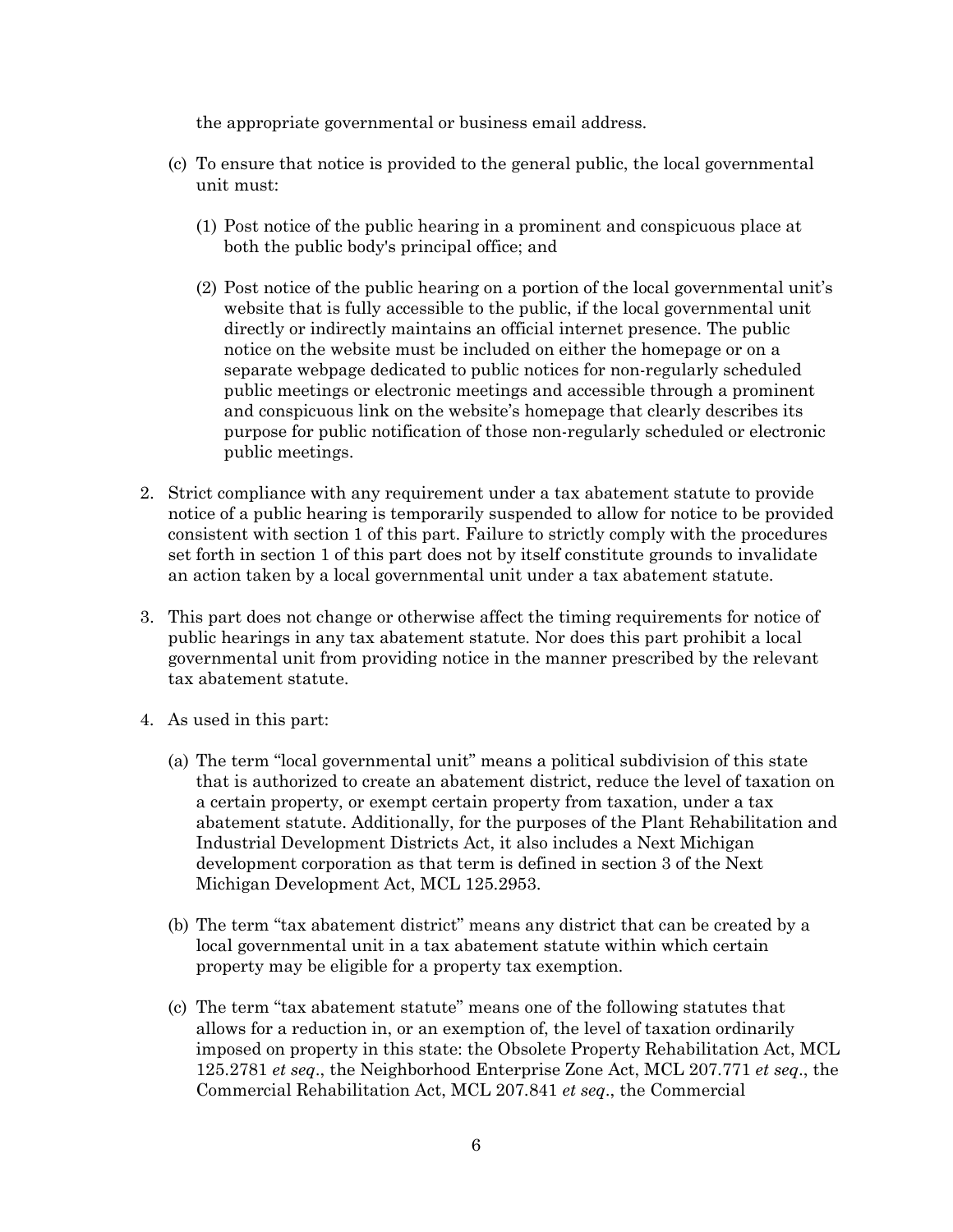Redevelopment Act, MCL 207.651 *et seq*., and the Plant Rehabilitation and Industrial Development Districts Act, MCL 207.551 *et seq*.

# **III. Remote means of carrying out state administrative procedures.**

- 1. Hearing officers or arbitrators may conduct Michigan Employment Relations Commission (MERC) hearings by electronic means, including video conferencing. To the extent necessary, strict compliance with the procedural requirements of 1939 PA 176, as amended, MCL 423.1 et seq. (employment relations commission), 1947 PA 336, as amended, MCL 423.201 et seq. (public employment relations), and 1969 PA 312, as amended, MCL 423.231 et seq. (compulsory arbitration of labor disputes in police and fire departments), is temporarily suspended.
- 2. Notice to MERC, as well as personal service of notice, service of process, or written notice of a dispute relating to an impending strike or an impending lockout, may be provided by mail or by electronic means, including email. To the extent necessary, strict compliance with rules and procedures under sections 9, 9a, 9d(3), 11, 23(2), and 27 of 1939 PA 176, as amended, MCL 423.9, 423.9a, 423.9d(3), 423.11, 423.23(2), and 423.27, and any other procedural statutes governing MERC, is temporarily suspended.
- 3. The Unemployment Insurance Agency (UIA) may permit hearings to be held by telephone or electronic means, including video conferencing. To the extent necessary, strict compliance with rules and procedures under the Michigan Employment Security Act, 1936 (Ex Sess) PA 1, as amended, MCL 421.1 et seq., is temporarily suspended.
- 4. Notice to the UIA and written notice by the UIA may be provided by mail or by electronic means, including email. To the extent necessary, strict compliance with rules and procedures under the Michigan Employment Security Act, 1936 (Ex Sess) PA 1, as amended, MCL 421.1 et seq., is temporarily suspended.
- 5. Hearings held under the Administrative Procedures Act of 1969 (APA), 1969 PA 306, as amended, MCL 24.201 et seq., as well as under the MAHS Administrative Hearing Rules, R 792.10101 et seq., and any informal hearings required by statute, rule, or regulation, may proceed by telephone or by electronic means, including video conferencing. To the extent necessary, strict compliance with the rules and procedures of the APA and the MAHS Administrative Hearing Rules is temporarily suspended. This does not apply to hearings by the Joint Committee on Administrative Rules.
- 6. Notice and service of process required by the APA and the MAHS Administrative Hearing Rules may be provided by mail or by electronic means, including email. To the extent necessary, strict compliance with rules and procedures under the APA and the MAHS Administrative Hearing Rules is temporarily suspended.
- 7. Administrative rules or emergency rules may be filed with the secretary of state electronically, including by email. To the extent necessary, strict compliance with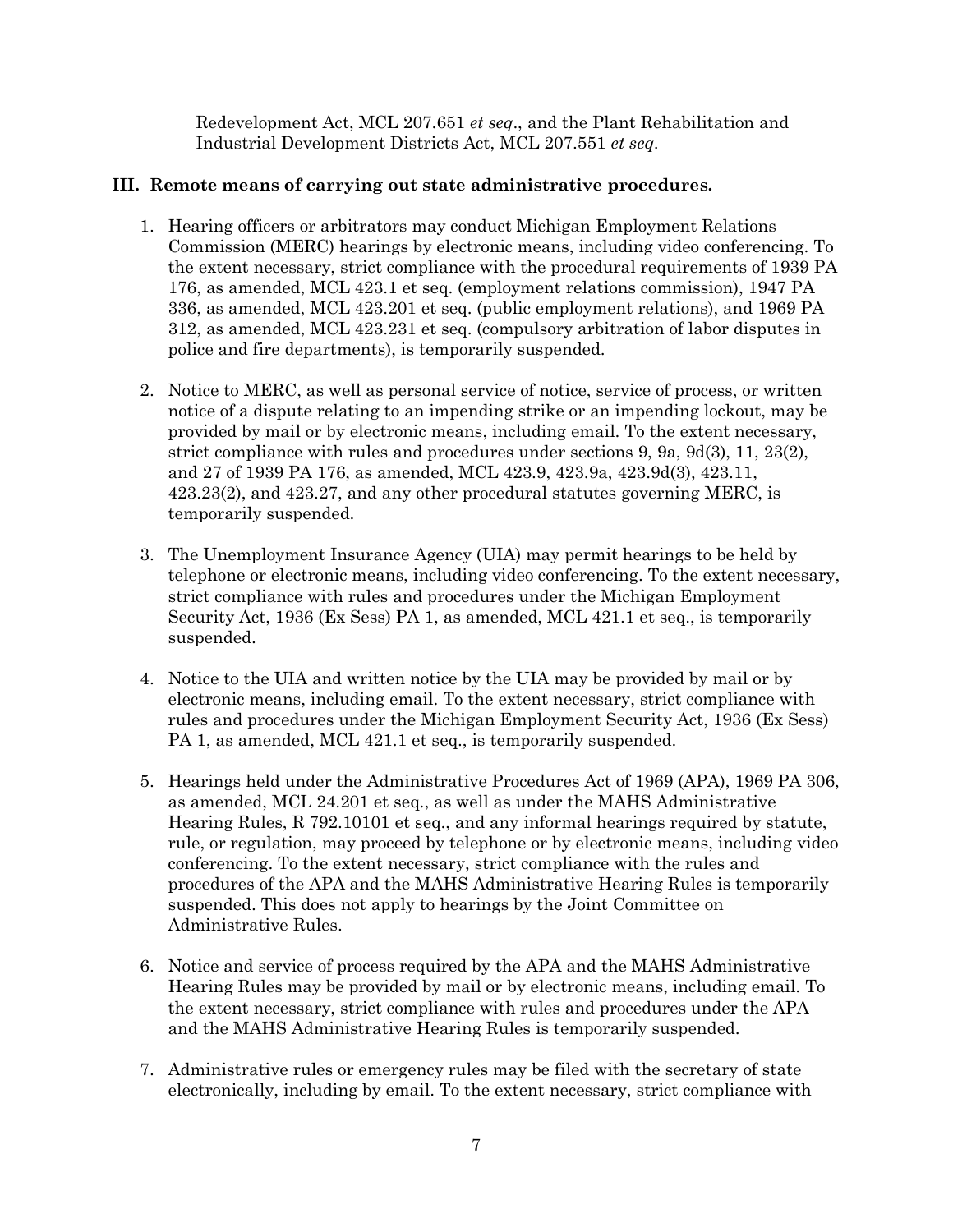rules and procedures under the APA is temporarily suspended.

- 8. Pursuant to section 18 of the Uniform Electronic Transactions Act, 2000 PA 305, as amended, MCL 450.848, the Department of Technology, Management and Budget (DTMB) is directed to authorize the acceptance, use, and reliance upon electronic signatures for a signature required by sections  $11(b)(4)$ ,  $32b(3)$ , and  $54f$  of the Michigan Employment Security Act, 1936 (Ex Sess) PA 1, as amended, MCL  $421.11(b)(4)$ ,  $421.32b(3)$ , and  $421.54f$ . Pursuant to section 7 of the Uniform Electronic Transactions Act, 2000 PA 305, as amended, MCL 450.837, a signature must not be denied legal effect or enforceability solely because it is in electronic form, and if a law requires a signature, an electronic signature satisfies the law.
- 9. Pursuant to section 18 of the Uniform Electronic Transactions Act, 2000 PA 305, as amended, MCL 450.848, the DTMB is directed to authorize the acceptance, use, and reliance upon electronic signatures for a signature required under the APA, including any requirement of a signature for filing administrative rules or emergency rules with the secretary of state. Pursuant to section 7 of the Uniform Electronic Transactions Act, 2000 PA 305, as amended, MCL 450.837, a signature must not be denied legal effect or enforceability solely because it is in electronic form, and if a law requires a signature, an electronic signature satisfies the law.

### **IV. General Provisions**

- 1. This order is effective immediately and remains in effect during any state of emergency or state of disaster arising out of the COVID-19 pandemic, and for 28 days thereafter to the extent necessary to permit reliable scheduling of hearings and meetings under Parts I and III.
- 2. A provision of this order will prevail over any conflicting provision of a local charter, ordinance, or rule.
- 3. This order supersedes sections 2 and 3 of Executive Directive 2020-2.
- 4. Executive Orders 2020-129, 2020-132, and 2020-141 are rescinded.